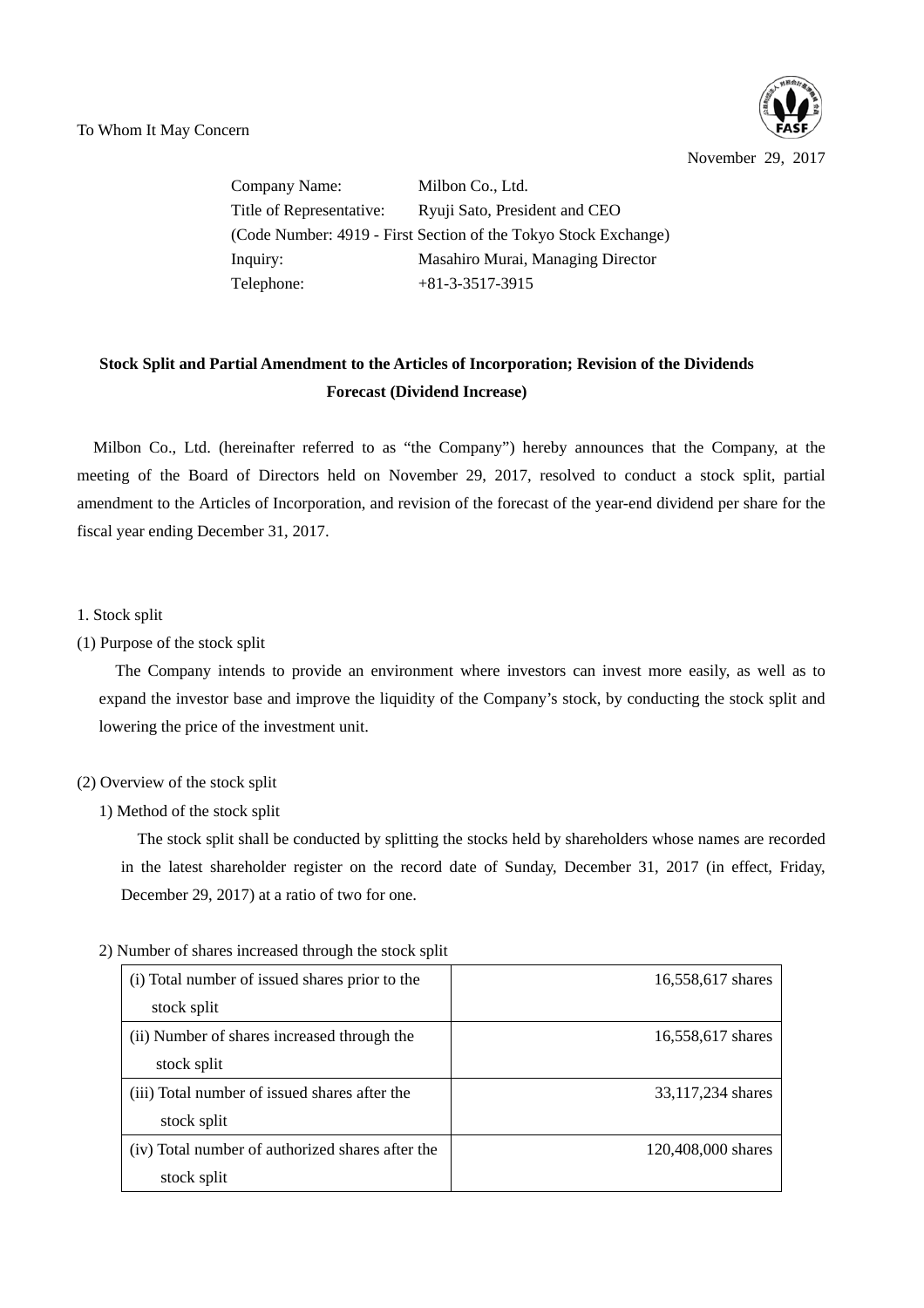### (3) Time schedule of the stock split

| (i) Public notice date of the record date | Friday, December 15, 2017 |  |
|-------------------------------------------|---------------------------|--|
| (ii) Record date                          | Sunday, December 31, 2017 |  |
| (iii) Effective date                      | Monday, January 1, 2018   |  |

#### 2. Partial amendment to the Articles of Incorporation

(1) Reason for the amendment

In conjunction with the proposed stock split, the Company, pursuant to the provisions of Article 184, Paragraph 2 of the Companies Act, shall revise the total number of authorized shares stipulated in Article 6 of the Company's Articles of Incorporation, effective January 1, 2018.

### (2) Details of the amendment

(The underlined parts represent the amendments.)

| Current                                          | Amended Article of Incorporation                 |  |
|--------------------------------------------------|--------------------------------------------------|--|
| (Total Number of Authorized Shares)              | (Total Number of Authorized Shares)              |  |
| Article 6. The total number of authorized shares | Article 6. The total number of authorized shares |  |
| of the Company shall be 60,204,000 shares.       | of the Company shall be 120,408,000 shares.      |  |

### (3) Time schedule

Effective date of the partial amendment to the Articles of Incorporation: Monday, January 1, 2018

### 3. Revision of the dividends forecast (dividend increase)

(1) Reason for revision of the dividends forecast

As announced in "Change in Fiscal Period (Closing Date of Business Year) and Partial Amendments to the Articles of Incorporation; Revision of Operating Forecasts Associated with the Fiscal Period Change," dated February 24, 2017, the current fiscal year will be irregular, exceeding 12 months in length. While revisions were made accordingly to the operating forecasts at that time, revisions to the dividends forecast had been deferred. However, given that the financial results for the current fiscal year have progressed as planned, and having comprehensively taken into account the proceeds from the partial sales of shares that had been held as cross holdings, the Company, with regard to the dividends forecast for the fiscal year ending December 31, 2017, has increased the initially forecasted year-end dividend of 42 yen per share by 10 yen and revised the dividend to 52 yen per share. Consequently, the annual dividend per share for the fiscal year ending December 31, 2017 shall be 92 yen, which includes the interim dividend of 40 yen.